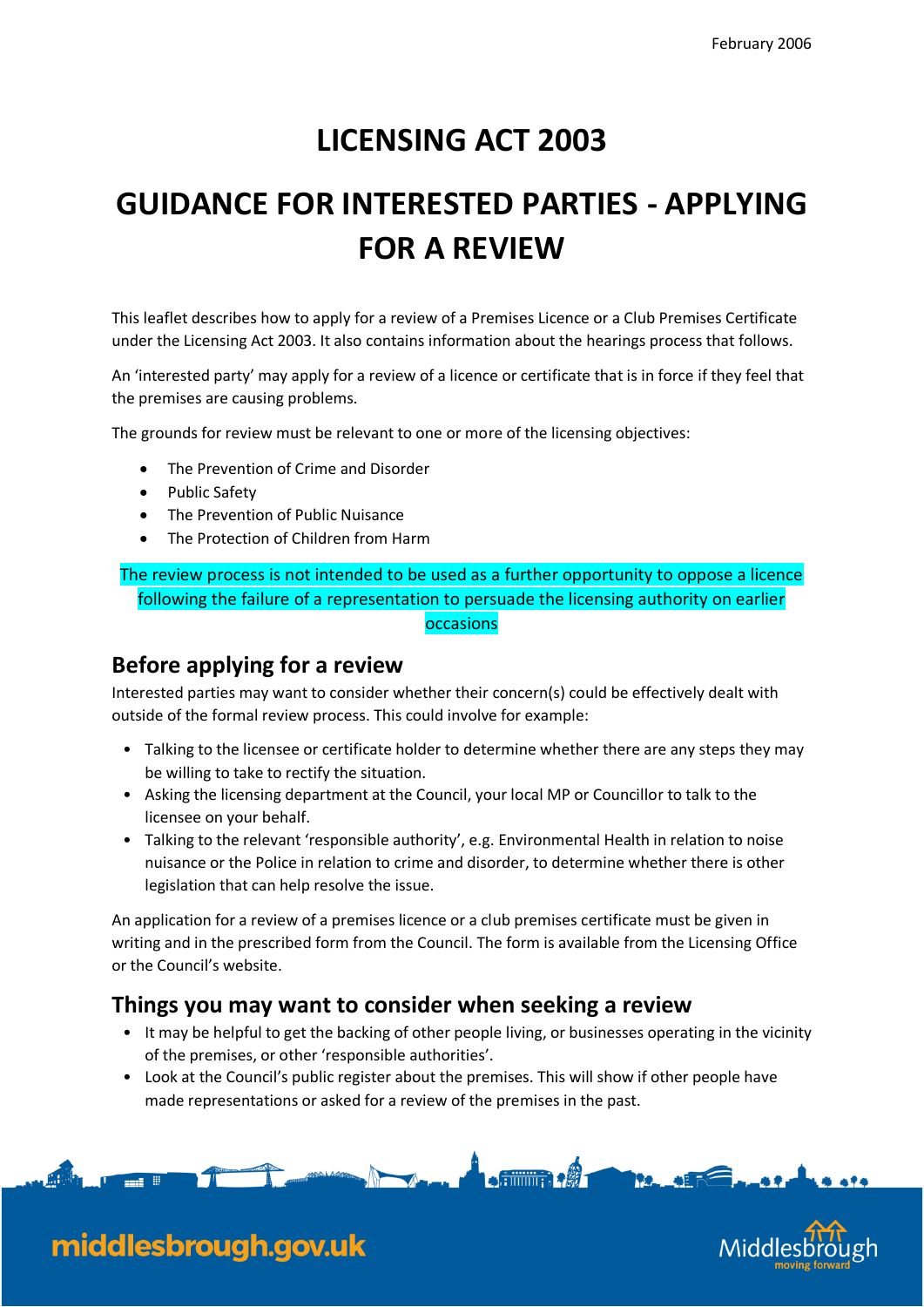- If you are thinking of raising a petition, it is important that the Council can determine whether all the signatories are within the 'vicinity' of the premises. So including their addresses and indicating clearly what grounds they are all asking for a review would be helpful. It would also be helpful if a spokesperson could volunteer to receive details about the hearing from the Council and be willing to speak on behalf of the petitioners at the hearing.
- You may want to ask another person such as an MP or local Councillor to represent you at the review, it is advisable to make such a request in writing so that the individual can demonstrate that he or she was asked. It will be a matter for the individual to decide whether they should agree to your request. It should be noted that Councillors who are part of the Licensing Committee hearing the application will not be able to discuss the application with you, so it is suggested that you do not approach them to try to.
- For individual incidents, try to get as much information as possible about any official response e.g. Police being called out.
- You may be able to back up your application with data such as crime statistics. However, it should be noted that conditions attached to licences cannot seek to manage the behaviour of customers once they are beyond the direct management of the licence holder and his staff, but can directly impact on the behaviour of those under his or her discretion when on the premises or in the immediate vicinity of the premises as they seek to enter or leave.
- If there is general noise nuisance on streets because of licensed premises, you will probably need to show how it relates to the specific premises.
- In relation to noise nuisance it is important that you are able to back up your claims. It is advisable for you to contact the Council's Environmental Protection Team who will provide advice and assistance. They may ask you to keep a diary over a period of time, showing when the nuisance occurs and how you are affected or they may make sound recordings to use as evidence.

#### **The review process**

Once you have completed the application for review form you must:

- Notify the holder of the premises licence or club premises certificate and each 'responsible authority' of your request by sending them a copy of the application, together with accompanying documents on the same day as the application is given to the Council.
- Responsible authorities can then, if they wish, join or back up your application for review, or use the opportunity to make their own application for review on different grounds.
- The Council must then advertise the application to enable other 'interested parties' to join it. They will do this by displaying a notice at the premises that is subject to the review and at the Council offices for a period of 28 days, within which other interested parties or responsible authorities may make representations.

The Council may reject an application for review if it considers it to be 'frivolous', 'vexatious' or 'repetitious'.

For example, the Council may find representations were 'vexatious' if they arise because of disputes between rival businesses or 'frivolous' if they clearly lack seriousness. A 'repetitious' representation is one that is identical or substantially similar to a ground for review at an earlier application which has already been determined, a representation that was considered by the Council when the licence or provisional statement was first granted or a representation made when a reasonable interval has not elapsed since any earlier review or the grant of the licence.

No. A. Delivery

**A** 



## middlesbrough.gov.uk